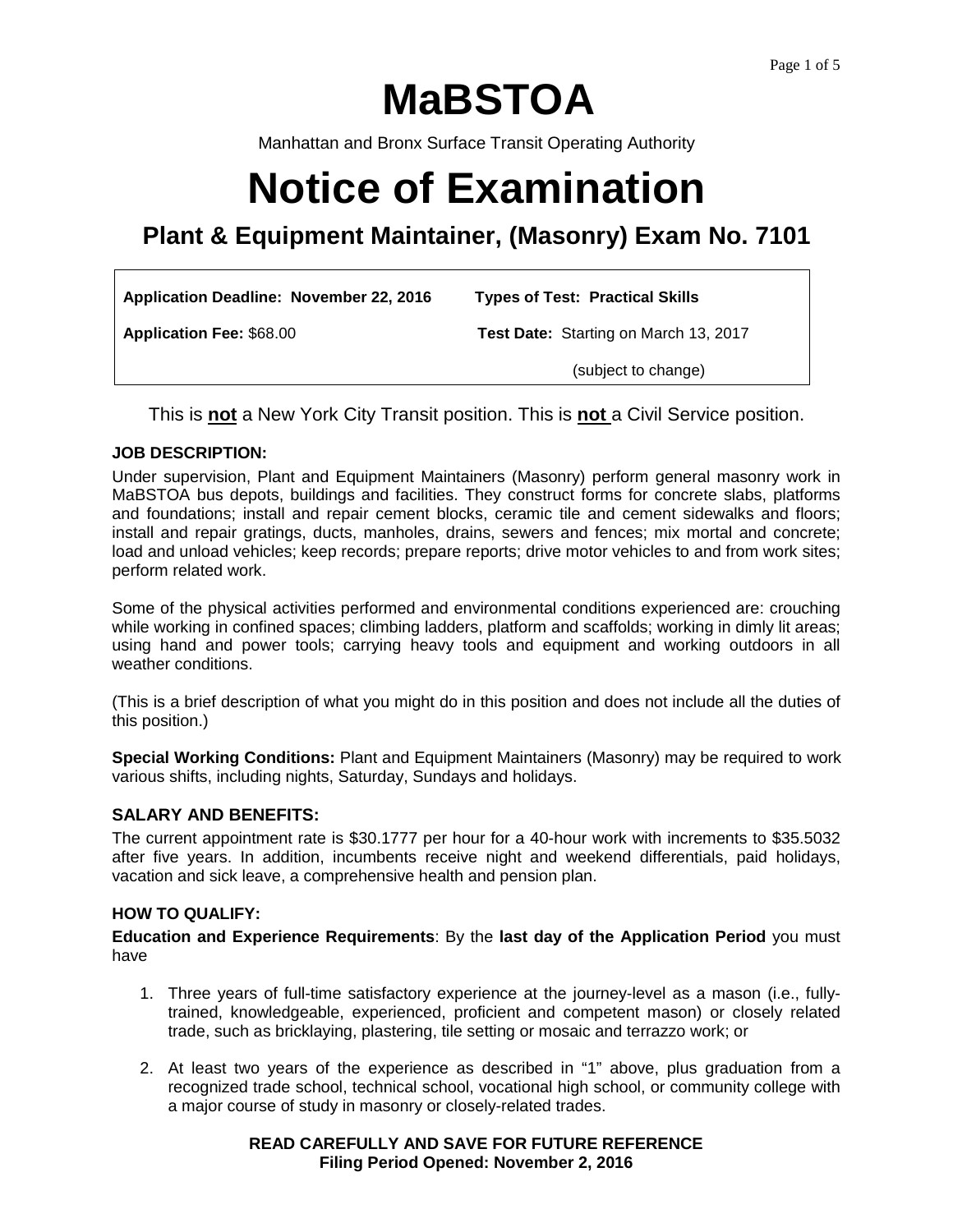### **HOW TO QUALIFY (Continued)**

You may be given the test before we review your qualifications. You are responsible for determining whether you meet the qualification requirements for this examination prior to submitting your application. If you are marked "Not Qualified," your application fee will **not** be refunded and you will **not** receive a score.

#### **REQUIREMENTS TO BE APPOINTED:**

**Driver License Requirement**: At the time of appointment, you must possess a Motor Vehicle Driver License valid in the state of New York with no restrictions that would preclude the performance of the duties of this title. If you have moving violations, license suspension, or an accident record you may be disqualified. This license must be maintained for the duration of your employment in this title.

**Drug Screening Requirement:** you must pass a drug screening to be appointed.

**English Requirement:** Candidates must be able to understand and be understood in English.

**Probationary Period:** Each appointee will be required to successfully complete a six-month probationary period.

#### **HOW TO OBTAIN AN APPLICATION:**

During the application period, you may obtain an application for this examination online at http://mta.info/nyct/hr/appexam.htm or in person at the MTA Exam Information Center as indicated below.

#### **MTA EXAM INFORMATON CENTER:**

Open Monday through Friday, from 9 AM to 5 PM, in the lobby at 180 Livingston Street, Brooklyn, New York. Directions: take the A, C, F or R trains to the Jay Street-Metro Tech Station, or the 2 or 3 train to the Hoyt Street Station. The Exam Center will be closed on November 11, 2016 for Veterans' Day.

#### **REQUIRED FORMS**

- 1. **Application:** Make sure that you follow all instructions with your Application, including payment of fee. Save a copy of the instructions for future reference.
- 2. **Education and Experience Test Paper**: Write your social security number in the box at the top of each page, and the examination title and number in the box provided. **This form must be filled out completely and in detail for you to receive your proper rating.** Keep a copy of your completed Education and Experience Test Paper for your records.
- 3. **Foreign Education Fact Sheet (Required only if you need credit for your foreign education for this examination):** If you were educated outside the United States, you must have your foreign education evaluated to determine its equivalence to education obtained in the United States. The services that are approved to make this evaluation, as well as instructions on how to submit this evaluation are listed in the Foreign Education Fact Sheet included with your application packet. When you contact the evaluation service, ask for a "document-by-document" (general) evaluation of your foreign education.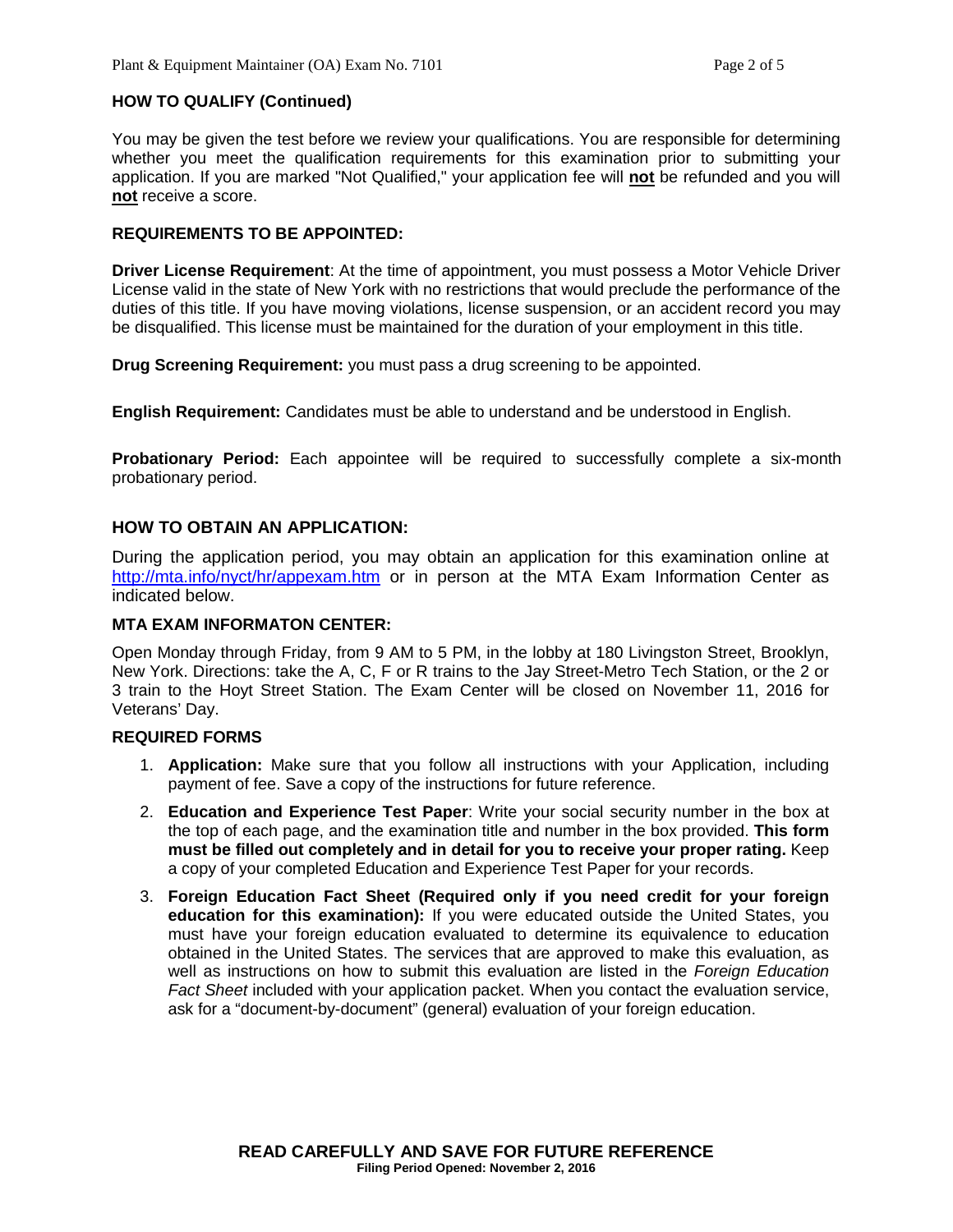## **HOW TO SUBMIT AN APPLICATION AND PAY THE APPLICATION FEE:**

If you believe you meet the requirements in the "How to Qualify" section, you must apply by mail. New York City Transit will **not** accept applications in person.

#### **Applications by Mail must:**

- 1. Include all of the required forms, as indicated in the Required Forms section above.
- 2. Be postmarked by the last day of the application period.
- 3. Be mailed to the address in the "Correspondence Section" of this notice.
- 4. Include the appropriate fee in the form of a money order.

#### **The Money Order (Postal Money Order Preferred) must:**

- 1. Be made payable to NYC Transit.
- 2. Be valid for one year.
- 3. Have the following information written on it: your name, home address, the last four digits of your social security number, and the exam title and exam number.

Save your money order receipt for future reference and proof of filing an Application.

#### **Cash and personal checks will not be accepted.**

#### **ADMISSION LETTER:**

An Admission Letter or Not Qualified Letter will be mailed to you about 10 days before the first date of the practical skills test. If you do not receive an Admission Letter at least 4 days before this date, you may obtain a duplicate letter at the MTA Exam Information Center (as indicated above). A paper copy of the Admission Letter is your ticket for admission to the test.

#### **THE TEST:**

You will be given a competitive practical skills test. A score of at least 70 is required to pass the practical skills test. Your score on this test will determine your place on the eligible list. Ties resulting from identical scores will be broken in an equitable manner to be determined by the NYCT/MaBSTOA Examinations Section.

The competitive practical skills test is designed to measure the candidate's knowledge of the masonry trade. This test may include tasks related to masonry work; selection and use tools and materials of the trade; safe and proper work practices; erecting cinder and cement blocks; setting ceramic tiles; mixing concrete and mortar; pouring concrete; installing a cement sidewalk slab; basic arithmetic calculation related to the masonry trade; and other related areas.

#### **TEST ADMINISTRATION GUIDELINES:**

**Warning:** You are not permitted to enter the test site with cellular phones, beepers, pagers, cameras, portable media players, or other electronic devices. Calculators are permitted: however, they must be hand-held, battery or solar powered numeric only. Calculators with functions **other than** addition, subtraction, multiplication and division are prohibited. If you use any of these devices in the building at any time before, during or after the test, you may not receive your test results, your test score may be nullified, and your application fee will not be refunded.

You may not have any other person, including children, present with you while you are being processed for or taking the test and no one may wait inside the test site while you are taking the test.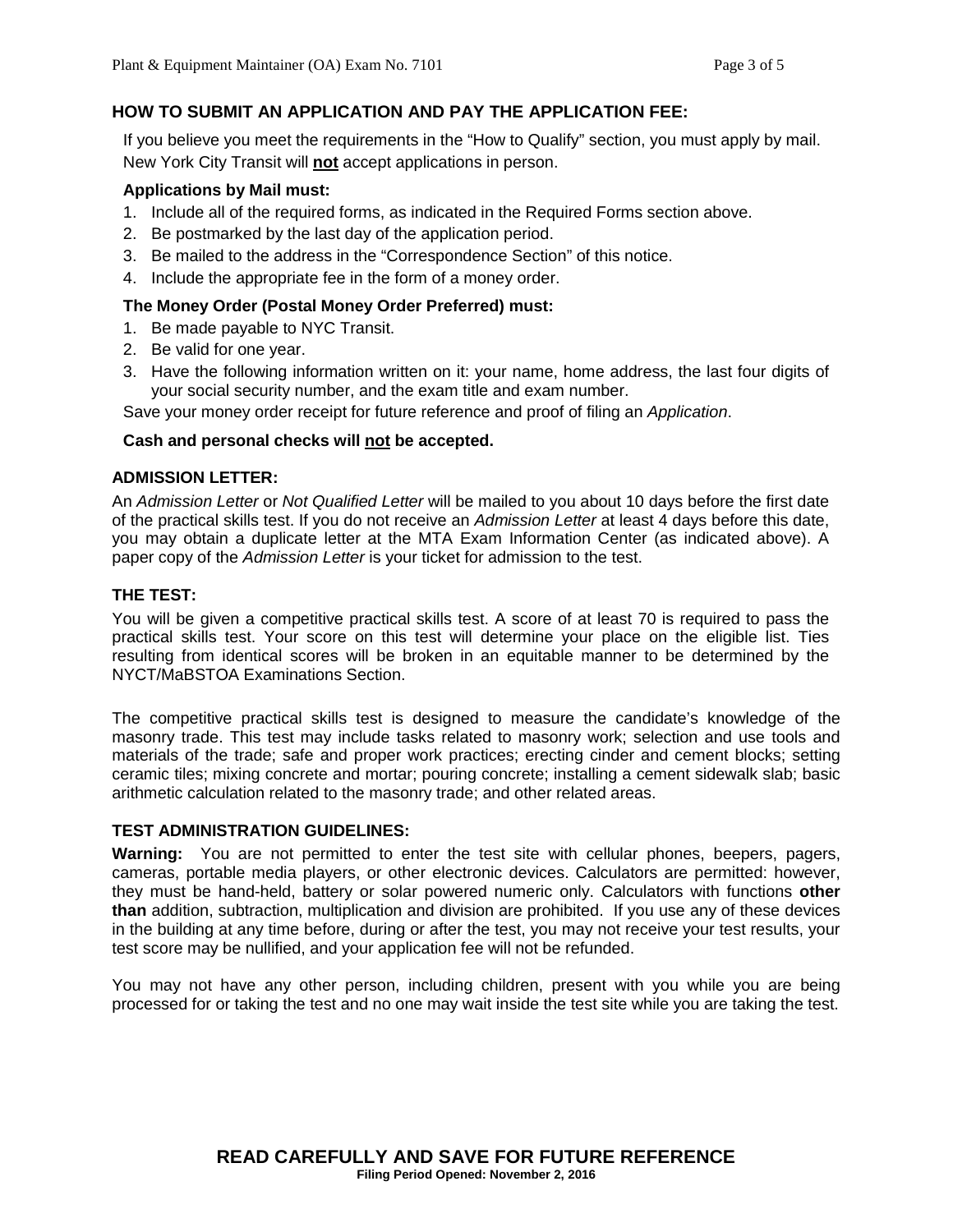## **TEST ADMINISTRATION GUIDELINES (Continued)**

**Required Identification:** You are required to bring one (1) form of valid (non-expired) signature and photo bearing identification to the test site. The name that was used to apply for the exam must match the first and last name on the photo ID. A list of acceptable identification documents is provided below. If you do not have an acceptable ID, you may be denied testing. Acceptable forms of identification (bring one) are as follows: state issued driver license, state issued identification card, US Government issued passport, US Government issued military identification card, US Government issued Alien Registration Card, employer identification card with photo, or student identification card with photo.

**Leaving:** You must leave the test site once you finish the practical skills test. If you leave the test site after being fingerprinted, but before completing the test, you will not be permitted to re-enter. If you disregard this instruction and re-enter the test site, you may not receive your test results, your test score may be nullified, and your application fee will not be refunded.

#### **THE TEST RESULTS:**

If you meet the education and experience requirements and pass the practical skills test your name will be placed in final score order on an eligible list and you will be given a list number. You will be notified by mail of your test results. If you meet all requirements and conditions, you will be considered for appointment when your name is reached on the eligible list. The eligible list for this exam may remain in effect up to 4 years from the date it is established.

#### **SPECIAL ARRANGEMENTS:**

#### **Special Test Accommodations:**

If you plan to request special testing accommodations due to disability or an alternate test date due to your religious belief, follow the instructions included with your Application and mail your request to the address found in the "Correspondence Section" below no later than 30 days prior to the scheduled test date.

#### **Make-up Test:**

Your may apply for a make-up test if you cannot take the test on the regular test date for any of the following reasons:

- 1. Compulsory attendance before a public body;
- 2. On-the-job injury or illness;
- 3. Absence for one week following the death of spouse, domestic partner, parent, sibling, child or child of a domestic partner;
- 4. Absence due to ordered military duty;
- 5. A clear error for which MTA NYC Transit is responsible; or
- 6. A temporary disability, pregnancy-related, or child-birth-related condition preventing you from taking the test.

To request a make-up test, mail your request and your documentation of special circumstance to the address found in the "Correspondence Section" below within one week of your scheduled test date or within 90 days following termination of ordered military duty.